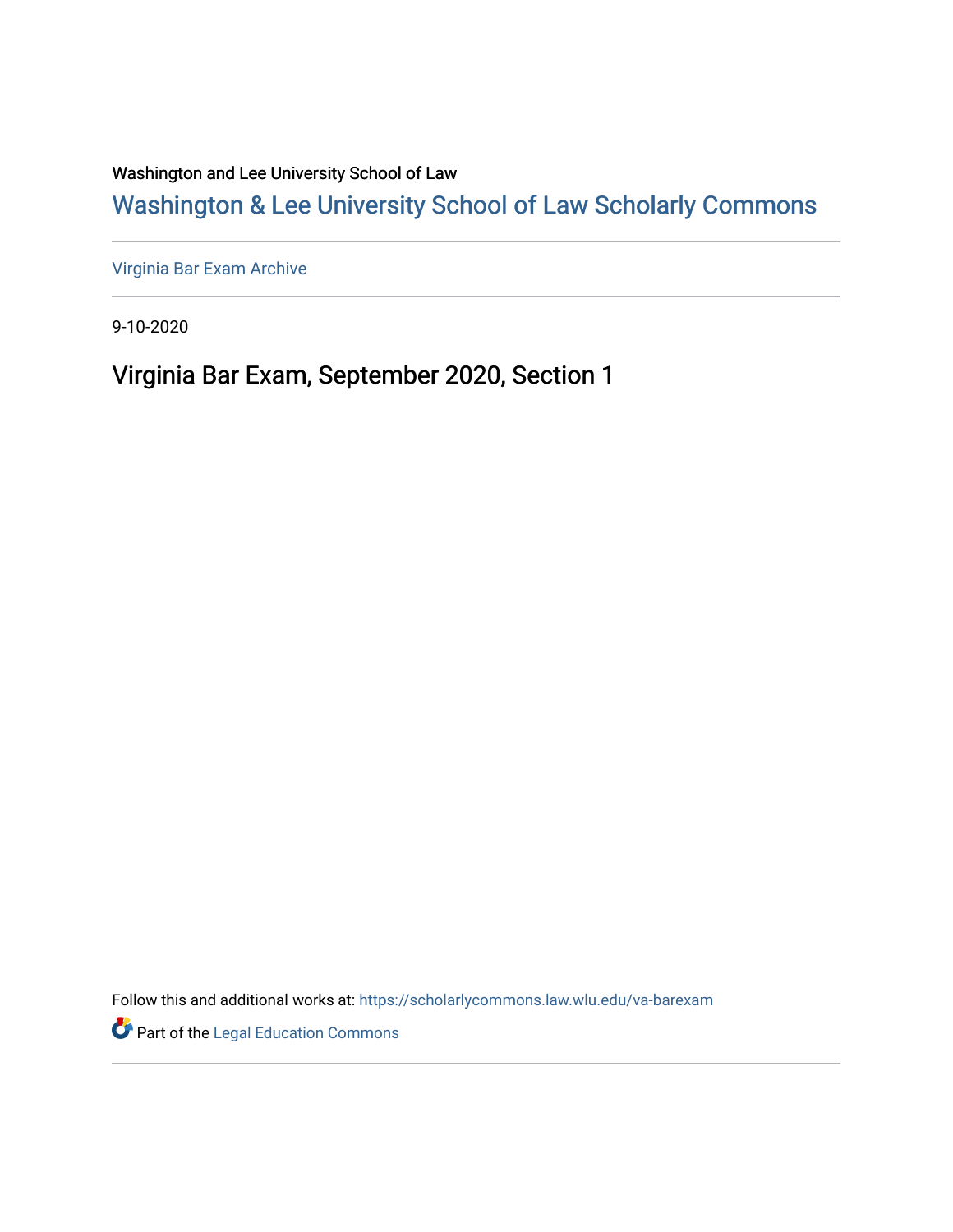## VIRGINIA BOARD OF BAR EXAMINERS Richmond, Virginia – September 10, 2020

# **WHITE BOOKLET** - Write your answer to Question 1 in the WHITE Answer Booklet 1

**1.** Owen, the owner of three non-adjacent undeveloped parcels of land fronting on Blackbird Road in the City of Roanoke, Virginia, agreed to sell the three parcels to Brian. Brian intended to place a mobile home on each lot for rental, and Owen assured him that he knew of nothing that would prevent him from doing so.

Both Owen and Brian signed separate contracts for the sale of each of the lots, which included the price to be paid by Brian, the separate closing date for each transaction, and provided that Owen would pay his share of the prorated real estate taxes as of the closing date. Each contract also provided that the lots were free and clear of all encumbrances. There was no mention of zoning in any of the contracts.

**LOT 1**: In an inadvertent oversight, the closing statement failed to allocate any of the real estate taxes to Owen. The deal closed with the entire amount of the taxes allocated to Brian, who received and recorded a properly executed general warranty deed conveying Lot 1 without mention of real estate taxes. A month later, when Brian noticed the oversight, he demanded payment from Owen of Owen's share of the taxes. Owen refused, saying that taxes were allocated on the closing statement and he had no further obligation.

**LOT 2**: At closing, Brian paid the agreed purchase price for Lot 2 and accepted delivery of a properly executed general warranty deed from Owen. At the time, Brian and his wife were in the midst of a divorce, and, in an effort to avoid having to list Lot 2 on the schedule of property subject to division by the court, Brian decided not to record the deed and to retain it unrecorded in the safe in his office. When Brian's estranged wife became aware of the Lot 2 transaction, she accused him of hiding his ownership of this asset. Brian denied her allegation, arguing that as long as the deed to Lot 2 remained unrecorded, he could not be deemed to be the legal owner of that property.

**LOT 3**: At closing, Brian received and recorded a deed with general warranty and English covenants of title to Lot 3. Brian then went to the Roanoke City Planning Office and requested a building permit to place a mobile home on the lot. He was informed that the zoning for that area did not permit mobile homes, and he was denied the building permit.

Shortly after closing on Lot 3, Brian was contacted by the lawyer for Saul's Septic Systems (Saul's), who said that Saul's had a judgment lien in the amount of \$3,500 on Lot 3 resulting from work Saul's did in installing a septic system under a contract with Owen. Saul's had obtained a judgment in the General District Court for the City of Roanoke and had docketed the judgment in the Circuit Court Clerk's Office three weeks prior to the closing of the sale of Lot 3. Brian demanded that Owen pay the \$3,500 to clear the lien. Owen refused.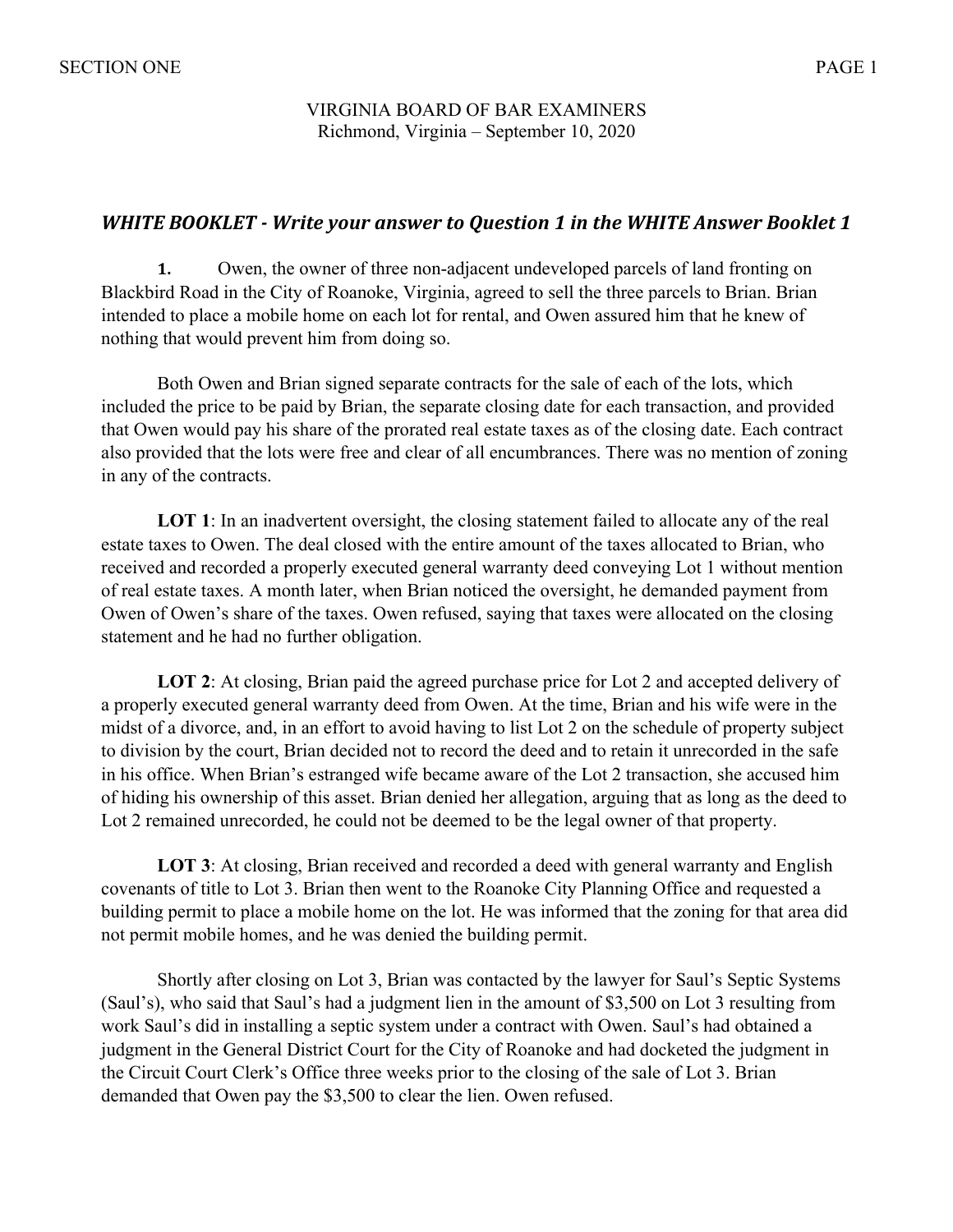- **(a) Is Owen liable for his share of the real estate taxes on Lot 1? Explain fully.**
- **(b) How should a court rule on Brian's argument that he is not the owner of Lot 2? Explain fully.**
- **(c) What warranties are encompassed by the English covenants of title, and does Brian have a cause of action against Owen for breach of any of those warranties due to his inability to obtain a building permit for Lot 3? Explain fully.**
- **(d) Is Owen liable to Brian for the \$3,500 Saul's Septic Systems lien? Explain fully.**

\* \* \* \* \*

#### *BLUE BOOKLET* - *Write your answer to Question 2 in the BLUE Answer Booklet 2*

**2.** Richmond Country Hams, Inc. (Hams), is a Virginia corporation operating a ham processing business. Hams is governed by a six-member Board of Directors and has 200 outside shareholders. Hank, the son of Hams' founder, was the Chairman of the Board of Directors and Chief Executive Officer of Hams until his death in July of 2019.

In February 2017, Hank convinced the Board of Directors of Hams to purchase the assets and assume the liabilities of Specialty Salts, Inc. (Specialty), a small manufacturer of seasonings used specifically in the ham processing industry. Hank's best friend, Susanna, was Specialty's Director of Manufacturing and sole shareholder. Acting solely in her capacity as the Director of Manufacturing, Susanna agreed to sell Specialty to Hams. One of the members of the Hams Board of Directors, Linus, asked questions about the potential liabilities of Specialty. Hank told the Board members that Susanna had assured him that all of Specialty's liabilities were shown on the corporate books, but there was no actual investigation into the company's finances. After a brief discussion of the pros and cons of the purchase, the Board voted unanimously to purchase Specialty and the purchase was consummated.

In June 2018, the Hams Board of Directors, at a regularly scheduled Board meeting with Hank present, voted unanimously to loan Hank \$200,000 to use for the purchase of a private airplane. The loan was made from Hams' corporate funds, and Hank purchased the airplane.

In September 2018, a number of former employees of Specialty sued Hams, as Specialty's successor, claiming wage violations of the Fair Labor Standards Act (FLSA). An investigation by Hams before closing on the purchase of Specialty's assets and assuming its liabilities would have revealed these claims by the former Specialty employees.

In January 2019, the Board of Directors of Hams was presented with a settlement demand of \$600,000 for a global settlement of the FLSA suit. The Board of Directors voted unanimously to approve the settlement, which caused the corporate debts of Hams to exceed its assets.

In July 2019, Hank was flying his airplane from Richmond to Virginia Beach, when it crashed. Hank was killed as a result of the crash. Hank's only asset was the airplane, which was a total loss. Hank had failed to procure any insurance on the airplane, so the \$200,000 loan will not be repaid by Hank.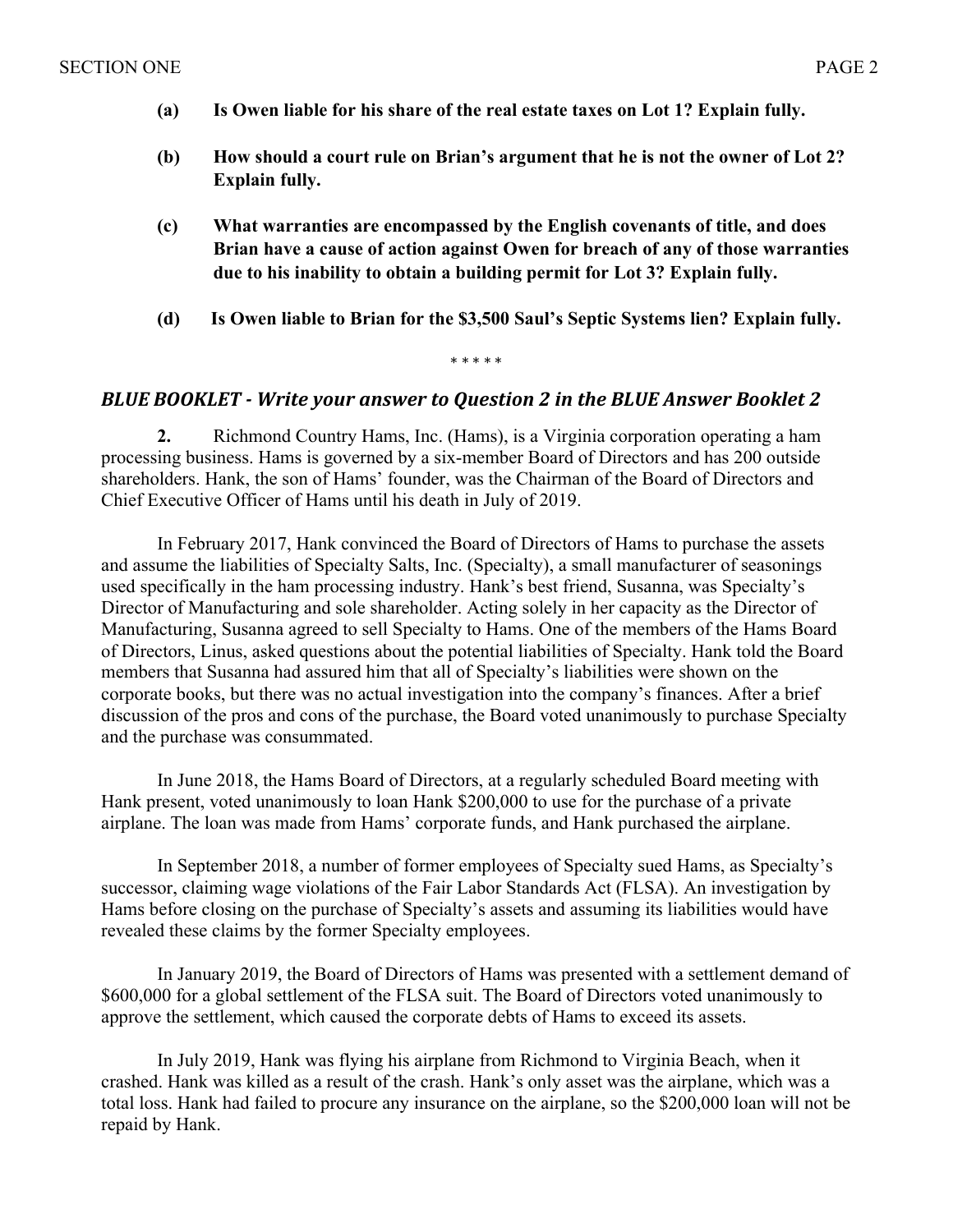- **(a) Was the decision to sell Specialty to Hams, made by Susanna acting solely as Specialty's Director of Manufacturing, lawful? Explain fully.**
- **(b) Did the Board of Directors of Hams act within its power in purchasing the assets and assuming the liabilities of Specialty without first seeking shareholder approval? Explain fully.**
- **(c) Should the members of the Board of Directors of Hams be held individually liable for (1) the \$600,000 paid on the FLSA claims, and (2) the \$200,000 loan to Hank? Explain fully.**

**\* \* \* \* \***

# *YELLOW BOOKLET* - *Write your answer to Question 3 in the YELLOW Answer Booklet 3*

**3.** In March 2020, Paige, an avid runner, was jogging along the Turnpike in Albemarle County, Virginia. As she was crossing at an intersection against a traffic signal for pedestrians that was showing the "Don't Walk" command, Paige was struck by one of two vehicles that collided at the intersection. At the moment of the accident, Allen, the driver of one of the cars, was speeding, and Bart, the other driver, had failed to stop at the red traffic light. The impact of the accident caused Bart's vehicle to strike Paige.

Paige sued both Bart and Allen for personal injuries in the Circuit Court of Albemarle County. Bart failed to file responsive pleadings within the time required by the applicable Rules. Allen timely filed an answer and grounds of defense. He denied his own negligence, denied that Paige was injured to the extent alleged, and alleged that Paige was guilty of contributory negligence.

Two months after Bart was served with process, Bart's lawyer filed a motion for leave to file late pleadings. He attached an affidavit wherein Bart stated under oath that, while out of town for several weeks, he overlooked taking the suit papers to his lawyer. Counsel for Paige and Allen objected to the motion and moved for entry of default judgment against Bart. The trial court denied Bart's motion and ruled that he was in default. A judgment of default on the liability issue was entered accordingly, reserving the issue of damages pending Paige's proof.

At trial for the issue of damages, Paige presented evidence as to the negligence of Bart and Allen, the resulting injuries to her knee and back, and the medical expenses she incurred because of the injuries. Bart's counsel made several objections to the admission of Paige's evidence regarding her injuries, all of which were overruled on the ground that Bart was in default. Additionally, Bart sought to introduce evidence that Paige had been in a previous accident and that many of the expenses she was claiming in the present suit were duplicative because they had been incurred for the treatment of an injury received in the earlier accident. The court rejected this evidence, again on the ground that Bart was in default.

After hearing all the evidence, the court, on Allen's motion to strike, ruled that Paige was guilty of contributory negligence as a matter of law.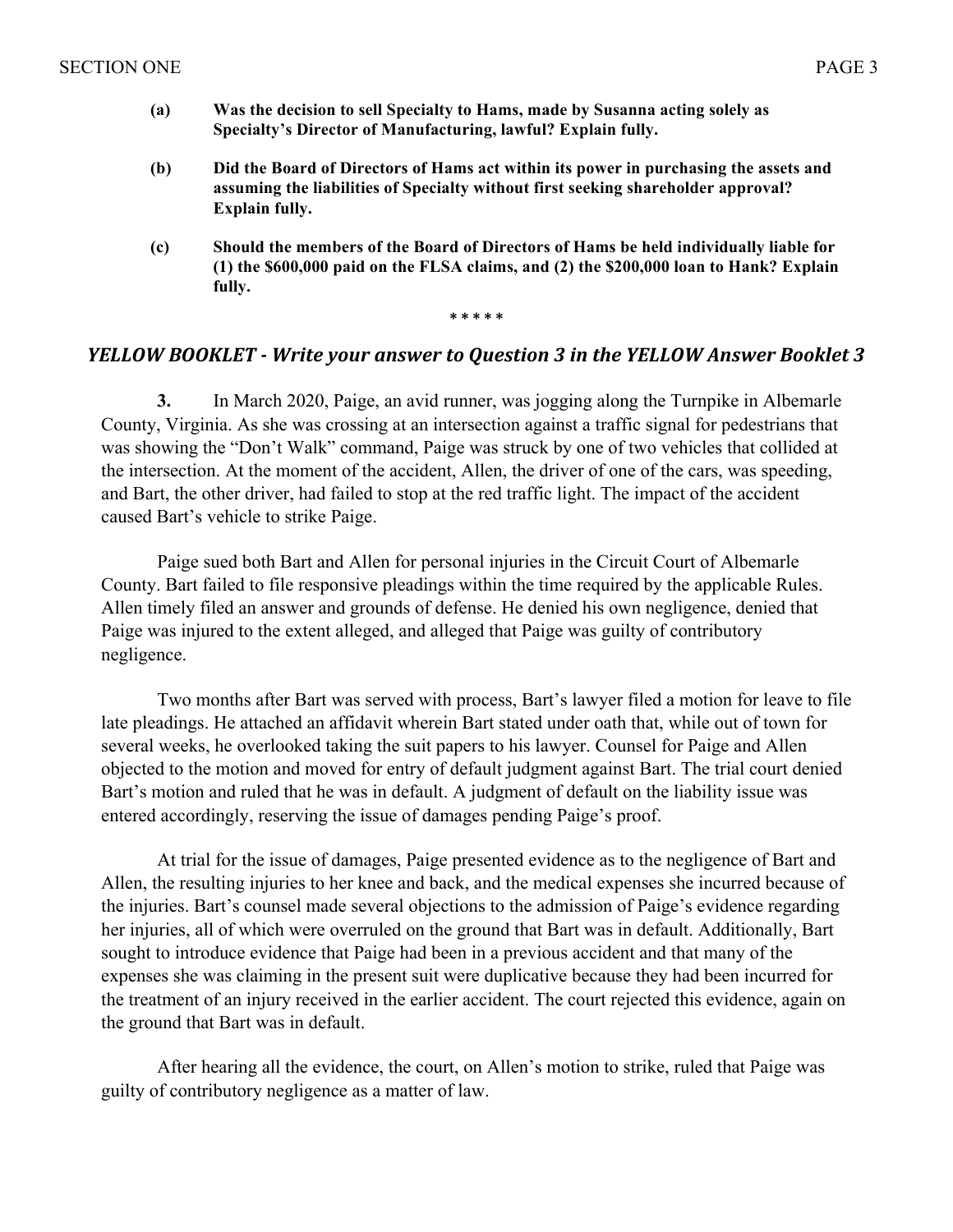- **(a) Was the court correct in not allowing Bart to file late pleadings? Explain fully.**
- **(b) Was the court correct in overruling Bart's objections to Paige's evidence as to her injuries and expenses? Explain fully.**
- **(c) Was the court correct in refusing to admit Bart's evidence about Paige's expenses incurred in the earlier accident? Explain fully.**
- **(d) Is Paige entitled to a judgment against Bart despite the court's ruling that Paige was guilty of contributory negligence as a matter of law? Explain fully.**

**\* \* \* \* \***

#### GRAY BOOKLET - Write your answer to Question 4 in the GRAY Answer Booklet 4

**4.** Wynona was a very successful software designer earning more than \$1 million a year. In 2014, she married Hugh and in 2015, Wynona gave birth to their daughter, Daisy. Hugh had negligible income during the marriage, but he and Wynona lived a lavish lifestyle at a waterfront home in Virginia Beach, Virginia, using Wynona's earnings. In January 2017, upon returning home early from a business trip, Wynona discovered Hugh in bed with Daisy's nanny. Wynona immediately insisted that Hugh leave the marital home and he did so.

Wynona was desperate to get Hugh out of Daisy's life completely and did not want to wait for any court proceedings, so she entered into an agreement with Hugh that she would have custody of Daisy, Hugh would be relieved of any child support obligation, and Wynona would not seek spousal support from him. Shortly thereafter, Wynona filed a complaint in the Circuit Court of the City of Virginia Beach for divorce on the ground of adultery. In the complaint, Wynona asked for sole custody of Daisy but did not seek either spousal support or child support.

Upon being served with the complaint, Hugh filed a counterclaim for divorce alleging cruelty as the ground and seeking spousal support and equitable distribution of the marital property. Hugh did not object to Wynona having custody of Daisy but asked to be relieved of any child support obligation. Incensed that Hugh was seeking spousal support from her, Wynona changed her mind and, with the court's permission, amended her complaint to request both child support and spousal support from Hugh. In his response to the amended complaint, Hugh asked the court to enforce their previous agreement.

The evidence at trial established Hugh's adultery and that Wynona and Hugh did not cohabit for more than a year following their separation. In addition, the evidence established that Wynona purchased the home in Virginia Beach in 2013 in her name for cash at a price of \$3 million and that market forces increased its value to \$5 million. Wynona also had an investment portfolio, the sole source of which was her income since 2013, and which was managed entirely by her financial advisor. The evidence established that the investment portfolio was valued at \$20 million at the time of the trial.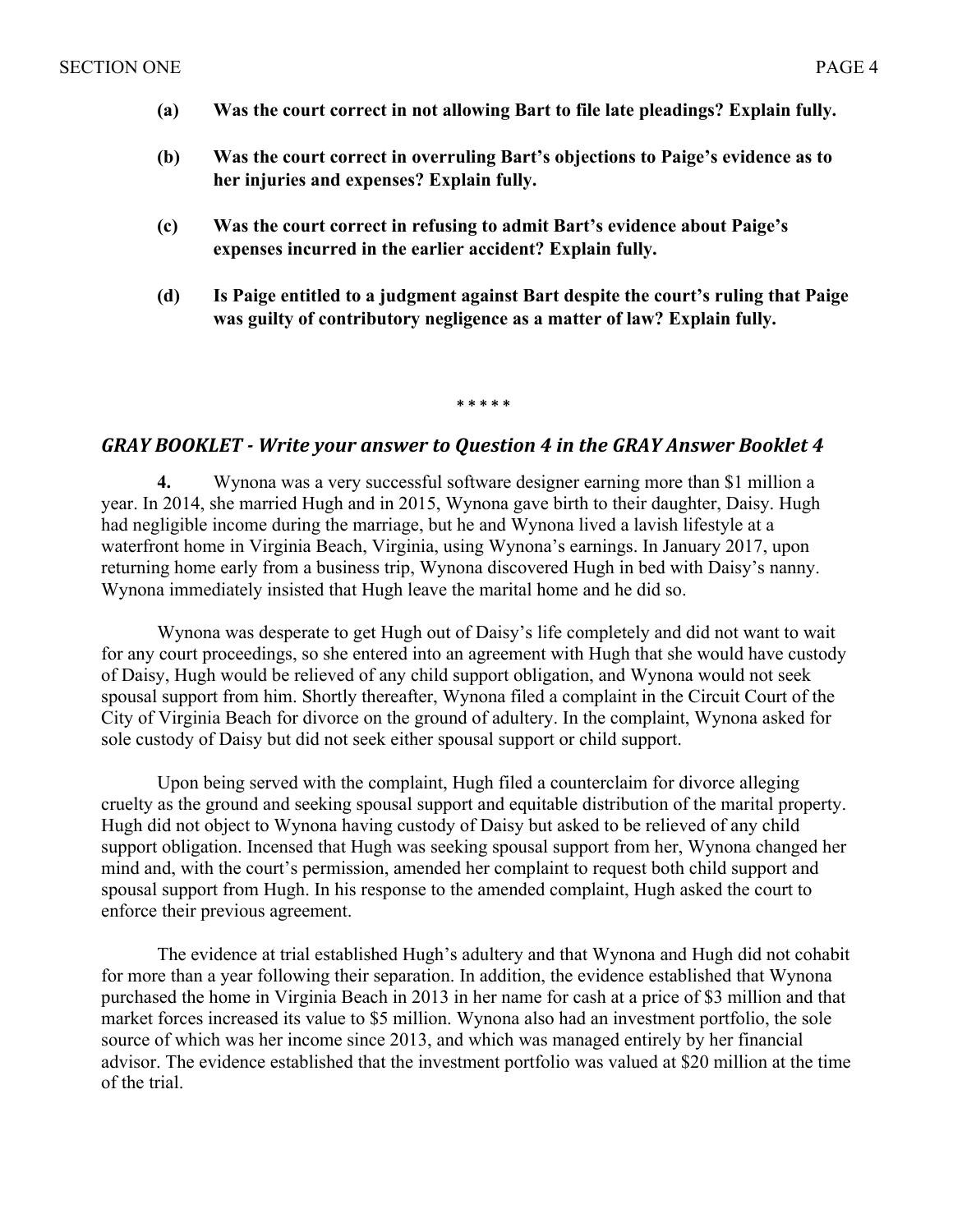At the trial, Hugh's attorney made an oral motion to amend his counterclaim to change the ground for divorce from cruelty to the no-fault ground that Wynona and Hugh had been separated for a year. Over Wynona's objection, the court granted the motion.

In January 2019, almost a year after the end of the trial, the court issued an order denying Wynona a divorce on the ground of adultery; granting Hugh a divorce based on the one-year separation; and awarding Hugh one-half of the value of the home in Virginia Beach, an award of equitable distribution equal to 10% of the investment portfolio valued as of the time of trial, and spousal support of \$20,000 per month to be paid by Wynona. Stating that the court was enforcing the parties' agreement and without discussing the factual basis of the opinion or making any findings regarding the custody and support of Daisy, the order awarded Wynona sole custody of Daisy and relieved Hugh of any obligation to provide child support.

Between the time of the trial and the court's decision, the investment portfolio increased in value from \$20 million to \$25 million due solely to the stock market and the management efforts of Wynona's financial advisor. Hugh's attorney made a motion to reopen the trial in order to revalue the investment portfolio to reflect the higher current value. The court granted the motion.

#### **Did the trial court err in:**

- **(a) granting Hugh's oral motion to change the grounds of his counterclaim for divorce and awarding him a divorce based on the one-year separation? Explain fully.**
- **(b) granting Hugh's motion to reopen the trial for the purpose of revaluing the investment portfolio? Explain fully.**
- **(c) awarding Hugh one-half of the value of the Virginia Beach home? Explain fully.**
- **(d) awarding Hugh spousal support? Explain fully.**
- **(e) relieving Hugh of obligation for support of Daisy? Explain fully.**

\* \* \* \* \*

## **PINK BOOKLET** - Write your answer to Question 5 in the PINK Answer Booklet 5

**5.** Peter, who was retired and very frugal, went to Donald's Hardware Store (Donald's) in Warrenton, Virginia, to purchase an extension ladder and a nail gun so that he could fix some broken shingles on the roof of his home. Peter was helped by Donald, who owned the store.

Peter told Donald he needed a ladder long enough to reach the roof on his two-story home, but when he learned how expensive the extension ladders were, he asked whether Donald would rent one to him for a day or two. Donald agreed to do so at the price of \$20 per day and picked out a ladder for Peter to use.

Peter also was displeased with what he considered to be the high price of nail guns. Peter looked through the display of nail guns and found, for a price of \$60, a used nail gun that had been